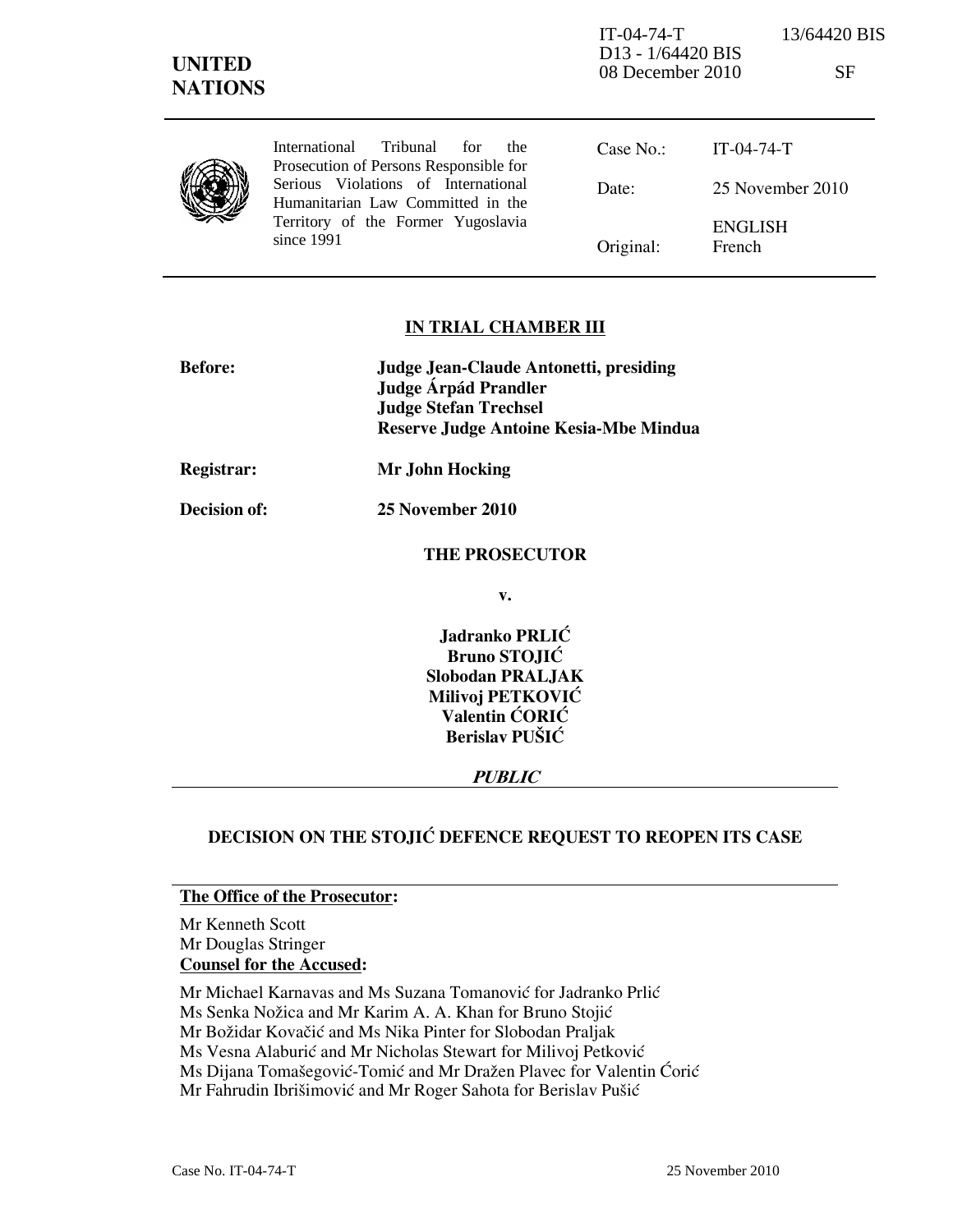## I. INTRODUCTION

1. Trial Chamber III ("Chamber") of the International Tribunal for the Prosecution of Persons Responsible for Serious Violations of International Humanitarian Law Committed in the Territory of the Former Yugoslavia since 1991 ("Tribunal"), seized of "Bruno Stojić's Motion to Admit Evidence in Reopening", filed publicly on 21 October 2010 by Counsel for the Accused Bruno Stojić ("Stojić Defence"), with two annexes and supplemented by the "Supplement to Bruno Stojić's Motion to Admit Evidence in Reopening Dated 21 October 2010", filed publicly on 3 November 2010 with an annex ("Supplement"), in which the Stojić Defence requests that the Chamber authorise the reopening of its case and the tendering into evidence of 66 documents ("Proposed Exhibits") pursuant to Article 89 (C) of the Rules of Procedure and Evidence ("Rules") with the purpose of refuting the exhibits newly tendered into evidence by the Prosecution ("Motion").<sup>1</sup>

# II. PROCEDURAL BACKGROUND

2. On 17 May 2010, the Chamber issued a public "Order Regarding the Closure of the Presentation of the Defence Cases" ("Order of 17 May 2010") in which the Chamber specifically recalled that the Stojić Defence closed its case on 28 April  $2009.<sup>2</sup>$ 

3. On 6 October 2010, the Chamber publicly issued the "Decision on the Prosecution's Motion to Re-open Its Case" ("Decision of 6 October 2010"), partially granting the request of the Office of the Prosecutor ("Prosecution") to reopen its case and requesting that the defence teams wishing to do so, should file a request to reopen their respective cases in order to refute the entries of Ratko Mladić's Diary ("Mladić" Diary") admitted into evidence by the said Decision.<sup>3</sup>

<sup>1</sup> Motion, paragraph 1, mentioning the request for admission of 43 Proposed Exhibits (41 entries from the Mladić Diary and two other documents relating to the previously admitted entries). The Chamber notes, however, that in Annex I of the Motion, the Stojić Defence seeks, in fact, the admission of 43 entries of the Mladić Diary and two other documents, i.e. a total of 45 documents; paragraph 1 of the Supplement, mentioning the request for the admission of 21 Proposed Exhibits with the aim of refuting exhibit P 11376 already admitted by the Chamber.

<sup>2</sup> Order of 17 May 2010, p. 2.

<sup>&</sup>lt;sup>3</sup> Decision of 6 October 2010, pp. 28 and 29.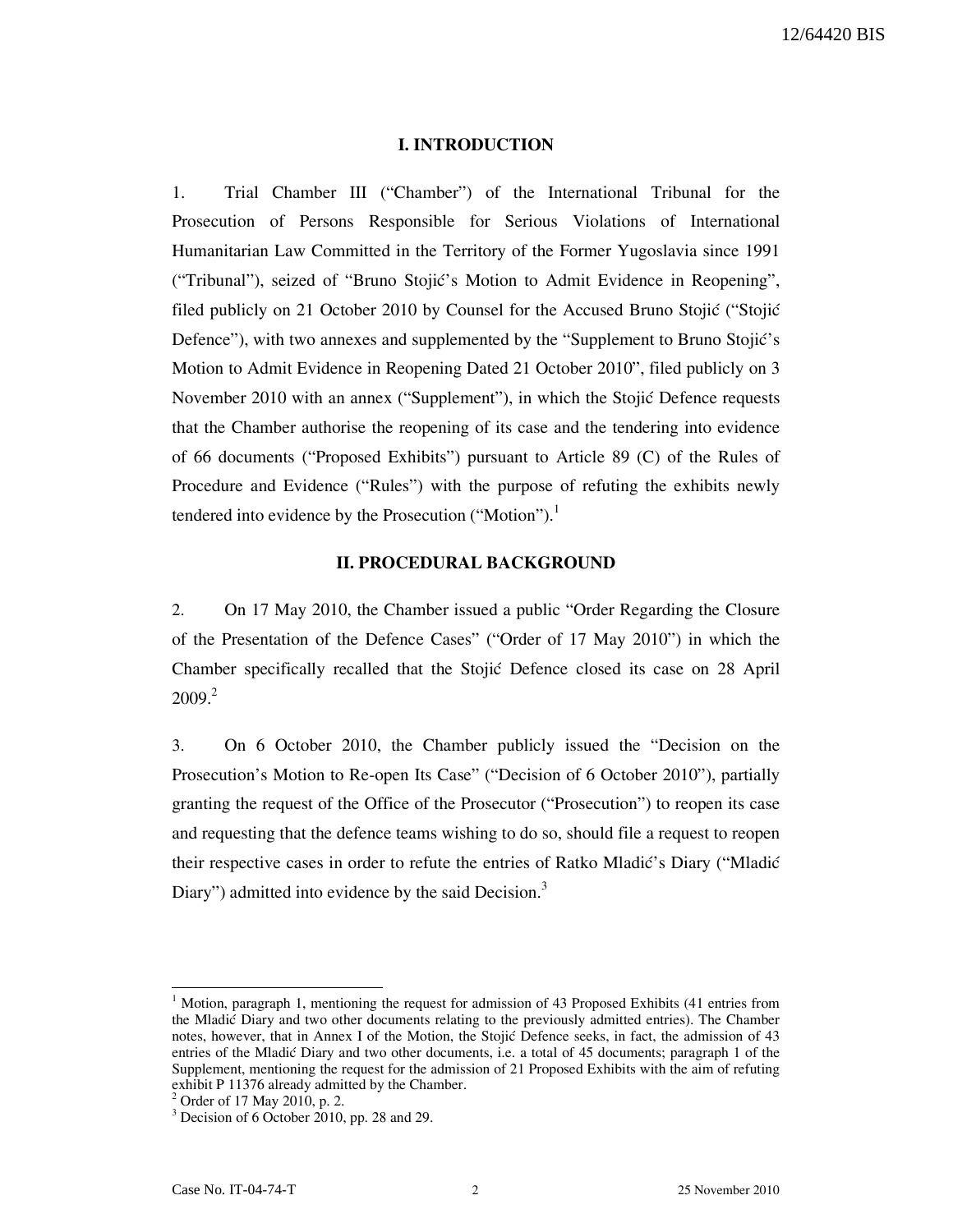4. On 27 October 2010, the Chamber publicly issued the "Decision on Bruno Stojić's Motion for Certification to Appeal the Decision on the Re-opening of the Prosecution Case and Clarifying the Decision of 6 October 2010" in which it rejected the Stojić Defence motion for certification to appeal the Decision of 6 October 2010 and invited the Defence teams, if appropriate, to supplement their motion by refuting the evidence tendered by the Prosecution in their motions for reopening, in accordance with case-law criteria for re-opening, and this within seven days of the time the Decision was issued<sup>4</sup> ("Decision of 27 October 2010"). Following this Decision, the Stojić Defence filed the Supplement on 3 November 2010.

5. On 2 November 2010, in its publicly filed "Decision on Prosecution Motion For an Extension of Time to File a Combined Reply to the Requests of Prlić, Stojić, Praljak and Petković Defences to Reopen Their Cases" ("Decision of 2 November 2010"), the Chamber authorised the Prosecution to file a combined reply to the requests for reopening filed by the Defence teams, by 8 November 2010 at the very latest.<sup>5</sup>

6. On 8 November 2010, the Prosecution publicly filed the "Prosecution Consolidated Response to Defence Motions To Reopen Their Cases and Tender Evidence per the Trial Chamber Decision Of 6 October 2010" with confidential annexes, in which it specifically requested that the Chamber partially reject the Stojić Defence Motion ("Response").

7. On 11 November 2010, the Stojić Defence publicly filed "Bruno Stojić's Request for Leave to Reply to the Prosecution Consolidated Response to Defence Motions to Reopen Their Cases and Tender Evidence Per Trial Chamber Decision of 6 October 2010 & Bruno Stojić's Reply to the Consolidated Response" ("Request to Reply and Reply").

### III. ARGUMENTS OF THE PARTIES

8. The Chamber recalls that Rule 126 bis of the Rules authorises the parties to file a reply, subject to prior authorisation of the relevant Chamber, within seven days of the filing of the response. The Chamber also recalls its Decision of 28 April 2006,

<sup>4</sup> Decision of 27 October 2010, pp. 9 and 10.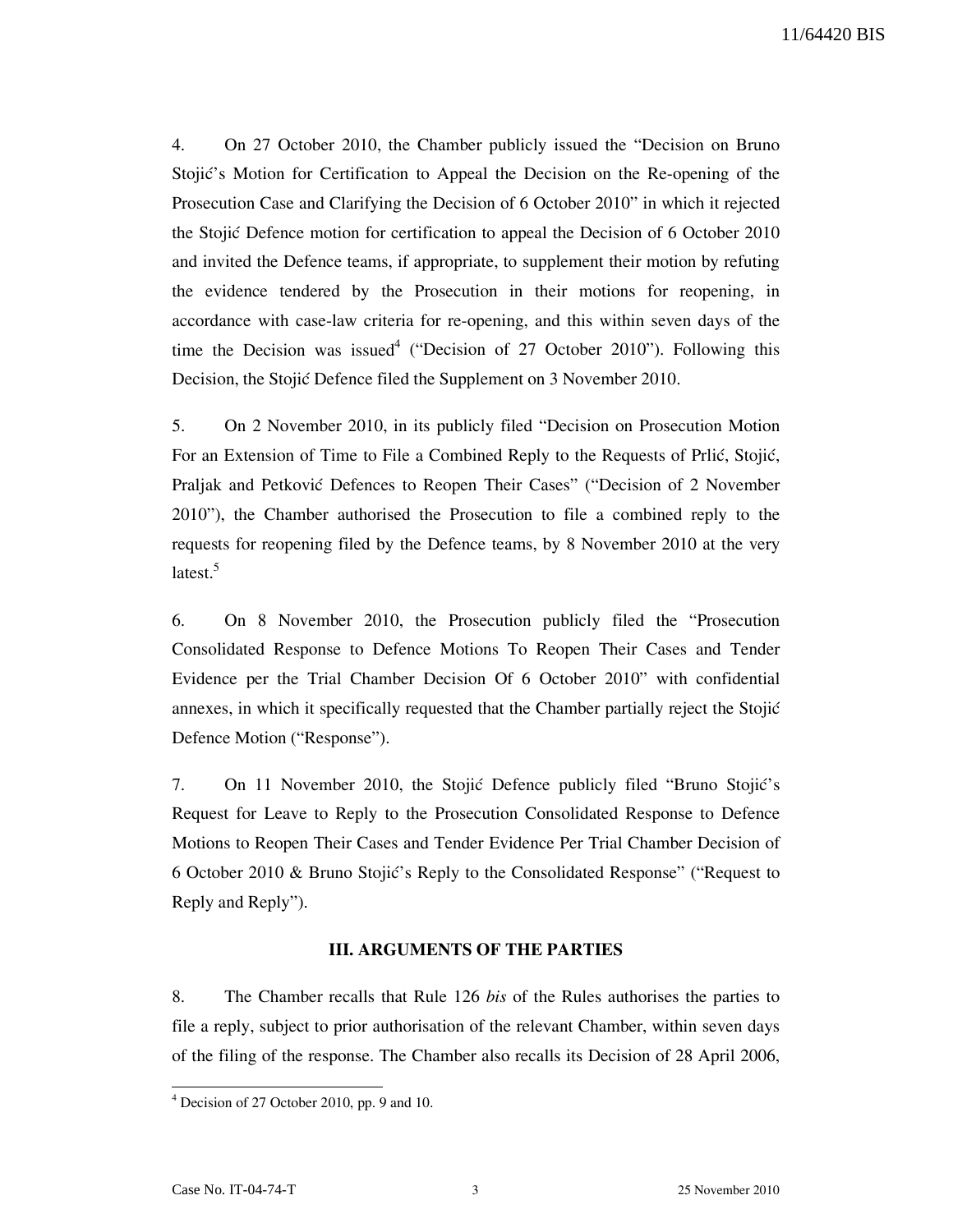according to which replies will not be accepted by the Chamber except in exceptional circumstances, which need to be explained by the requesting party. <sup>6</sup> The Chamber considers that, in the Request to Reply and Reply, the Stojić Defence limited itself to replying to the objections, formulated by the Prosecution in its Response, against the interpretation of the relevance of the Proposed Exhibits, without explaining, in support of its request, what it is that makes the circumstances sufficiently compelling for the Chamber to authorise the filing of a reply. The Chamber therefore does not deem it appropriate to grant the Request to Reply and rejects the Reply.

9. In support of the Motion, the Stojic Defence requests of the Chamber permission to resume the presentation of its case by admitting the Proposed Exhibits<sup>7</sup> some of which are from the Mladić Diary.<sup>8</sup>

10. The Stojić Defence contends that all the Proposed Exhibits are "fresh" in the sense of the jurisprudence applicable to the reopening of a case.  $9$  Also, it posits that it has shown "due diligence" to present the admission of the Proposed Exhibits at this stage of the proceedings. Since this concerns, more specifically, Proposed Exhibits 2D 03089 to 2D 03134 and 2D 03141, entries from the Mladić Diary, it argues that they directly relate to the entries admitted by the Decision of 6 October  $2010$ .<sup>10</sup> With respect to Proposed Exhibits 2D 03136 to 2D 03140 from the Mladić Diary, the Stojić Defence also posits that they refer to Viktor Andreev, thus bearing on the credibility and reliability of several exhibits tendered by the Prosecution during its case-inchief.<sup>11</sup> It contends that the admission of these Exhibits was requested with all due diligence, insofar as, in its Decision of 12 October 2010, the Chamber rejected the request for the admission of Proposed Exhibits 2D 03136 to 2D 0140.<sup>12</sup> The Stojić

 $<sup>5</sup>$  Decision of 2 November 2010, p. 5.</sup>

<sup>&</sup>lt;sup>6</sup> "Revised Version of the Decision Adopting Guidelines on Conduct of Trial Proceedings", public, 28 April 2006 ("Decision of 28 April 2006"), p. 9, para. 9.

 $7$  See Annex I and the Annex to the Supplement.

<sup>&</sup>lt;sup>8</sup> In this sense, see Annex I.

<sup>&</sup>lt;sup>9</sup> Motion, paras 6 and 27; Supplement, paras 5 and 12.

 $10$  Motion, para. 7.

 $11$  Motion, paras 8 and 9. The Chamber notes that in paragraph 8 of its Motion, the Stojić Defence refers to Exhibits 2D 03136 to 2D 03140, while in paragraph 9 it refers to exhibits 2D 03136 to 2D 03141. Taking into account Annex I to the Motion, the Chamber considers that it means Exhibits 2D 03136 to 2D 03140.

<sup>&</sup>lt;sup>12</sup> Motion, para 9.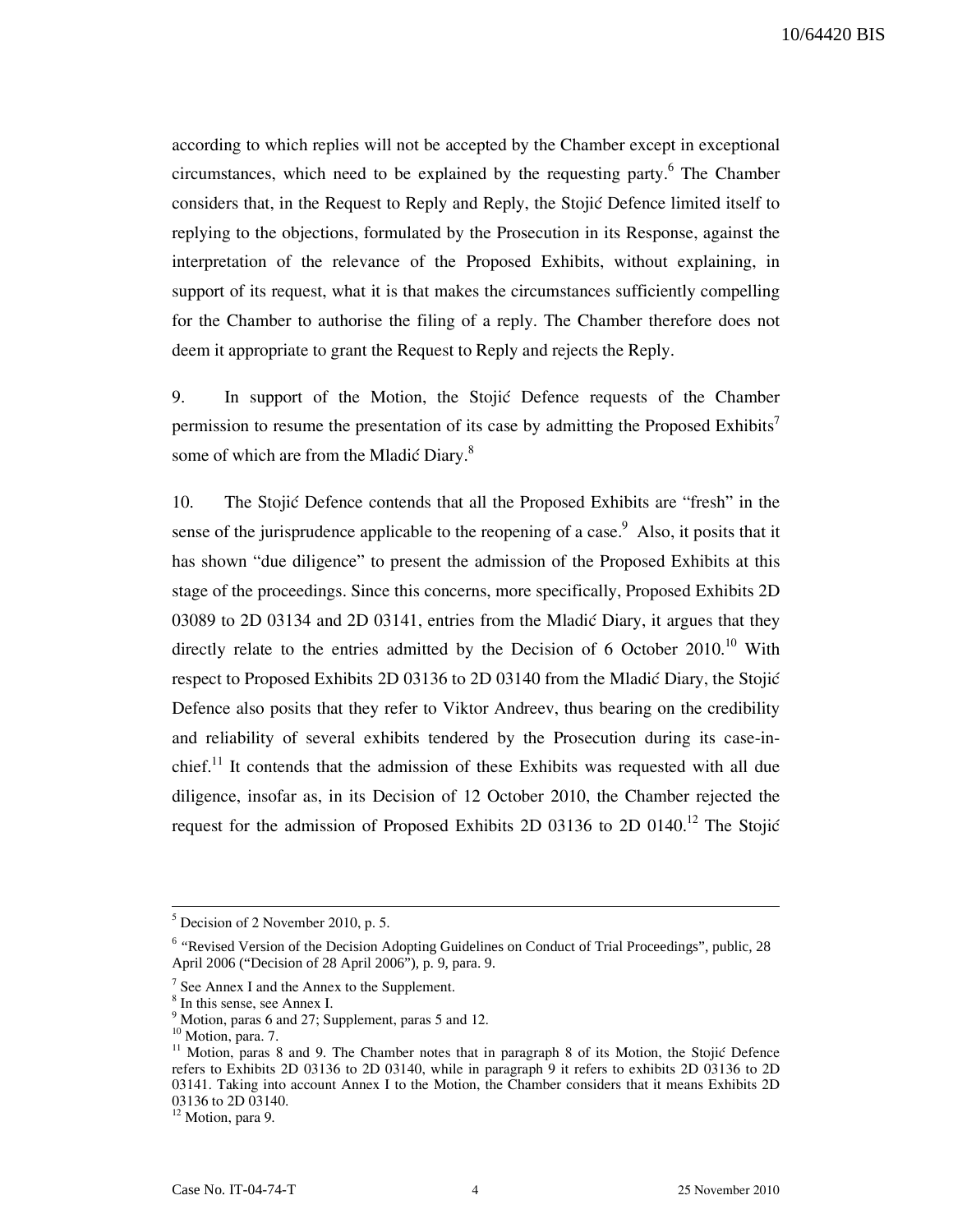Defence contends that it had no other choice but to request only now that they be tendered into evidence. $^{13}$ 

11. The Stojić Defence also contends that it obtained Exhibit 2D 03142, a document relating to the release of Žarko Tole, mentioned in Exhibit P 11376, admitted by the Decision of 6 October 2010, with all due diligence since 14 October  $2010$ <sup>14</sup> It also notes that Exhibit 2D 01534 is also "fresh" for, even if it had been in its possession during the presentation of its case, the importance of this exhibit was only discovered following the admission of Exhibits P 11376, P 11377 and P 11380 by the Decision of 6 October 2010.<sup>15</sup>

12. On the issue of the relevance of the Proposed Exhibits, the Stojić Defence holds that they will refute the exhibits recently admitted within the context of the reopening of the Prosecution's case, i.e. Exhibits P 11376, P 11377, P 11380, P 11388 and P 11389.<sup>16</sup> In this connection, the Stojić Defence notes that the exhibits were admitted because the remarks allegedly made by the Accused Prlić, Stojić, Praljak and Petković during several meetings and reported in these exhibits were "relevant when viewed in the light of the allegations of the possible participation of these Accused in achieving the purposes of the alleged JCE." $17$  The Stojić Defence contends that the Proposed Exhibits are directly linked to the admitted entries because they show, contrary to the allegations of the Prosecution, $^{18}$  on the one hand, that there was no cooperation between the Bosnian Serbs and Croats, that they did not agree on a division of Bosnia and Herzegovina and that, on the contrary, they were in conflict in Bosnia and Herzegovina during the period cited in the Amended Indictment of 11 June 2008 ("Indictment")<sup>19</sup> and, on the other, that the Bosnian Muslims and Croats co-operated in a continuous and systematic manner, which will allow for the joint criminal enterprise against the Muslims in Bosnia to be refuted.<sup>20</sup> Finally, the Stojić Defence affirms that, in order to obtain a full picture of the events, certain of the Proposed

Motion, paras 8 and 9, mentioning the "Decision on Jadranko Prlić's Motions on Evidence Associated with Viktor Andreev and General Bo Pellnas", public, 12 October 2010.

Motion, para. 10.

 $^{15}$  Motion, para. 11.

 $16$  Motion, para. 13 and Supplement, paras. 7 to 11.

 $17$  Motion, para. 19, citing the Decision of 6 October 2010, para. 61.

 $18$  Motion, paras 22–25.

<sup>&</sup>lt;sup>19</sup> Motion, para. 24.

 $20$  Motion, para. 23; Supplement, paras 10-12 concerning Proposed Exhibits 2D 01541 to 2D 01560.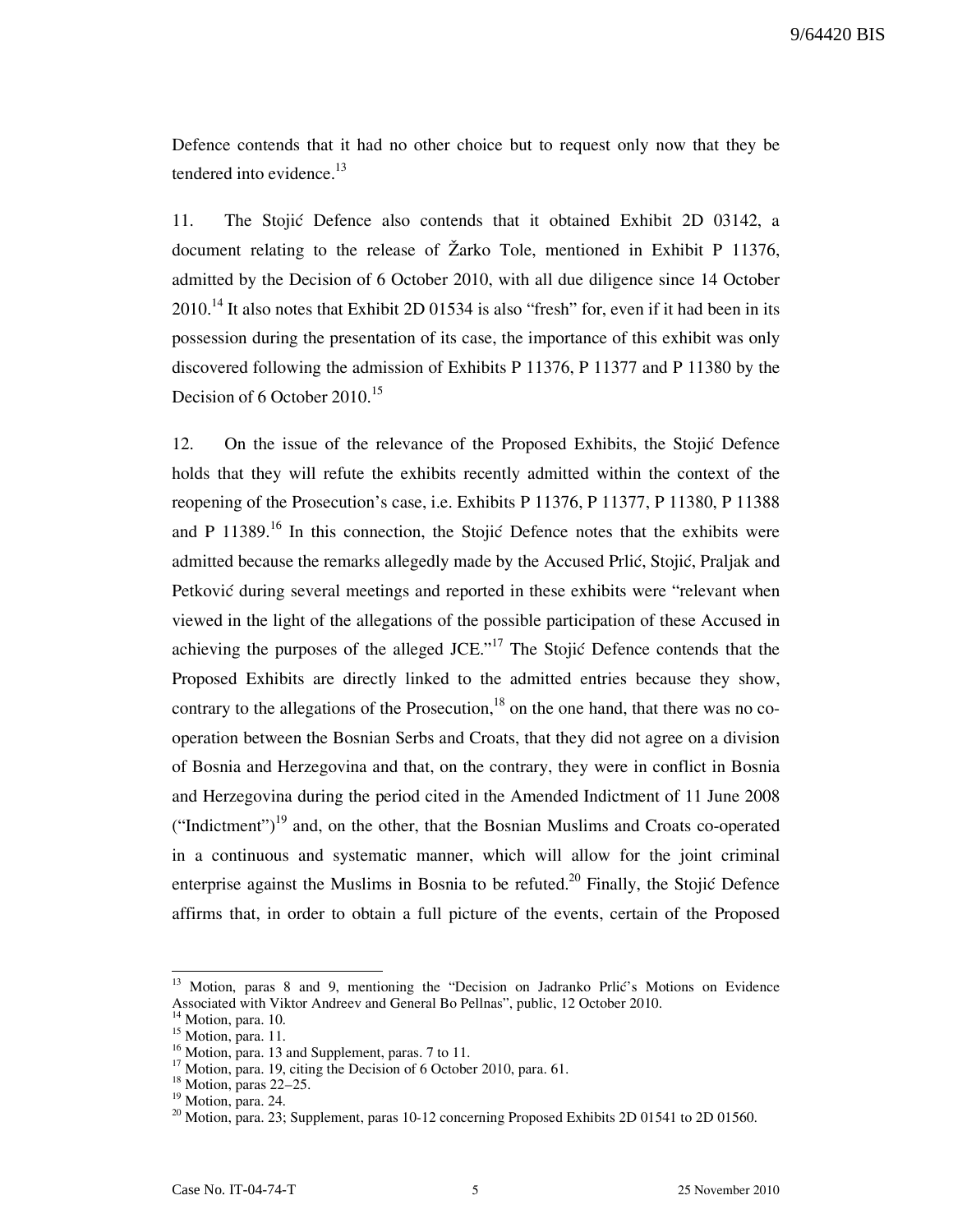Exhibits show the existence of military cooperation between the Serbs and the BH Army in the period between May 1993 and August 1994.<sup>21</sup>

13. In the Response, the Prosecution asked the Chamber to reject the admission of the Proposed Exhibits requested for admission by the Stojić Defence, for which it had formulated objections.<sup>22</sup> The Prosecution opposes their admission on the grounds of their weakness or lack of relevance for the case, the absence of any connection with the evidence admitted by the Decision of 6 October 2010, of the fact that the Proposed Exhibits in no way refutes the evidence admitted by the Decision of 6 October 2010, or because of the late submission of the request for the admission of certain Proposed Exhibits.<sup>23</sup>

14. Furthermore, the Prosecution adds that certain Proposed Exhibits, to which it does not object, nevertheless lack relevance and have weak probative value. Without opposing their admission, it leaves it to the Chamber to exercise its discretionary powers in according their status.<sup>24</sup> In that respect, the Prosecution contends that a number of Proposed Exhibits the Stojić Defence has requested for admission pertain to the co-operation of Serbs and Muslims against the  $HVO<sub>1</sub><sup>25</sup>$  the co-operation of Muslims and the HVO/Croats against the Serbs $^{26}$  and the military conflict between the Serbs and the Croats. $27$  The Prosecution emphasizes that it had never denied the existence of co-operation between the conflicting parties.<sup>28</sup> Moreover, even though it had not formulated any objections against it, the Prosecution wonders about the probative value of the evidence requested for admission concerning the co-operation between the Serbs and the Croats.<sup>29</sup>

 $21$  Motion, para. 24; Confidential Annex to the Response.

<sup>&</sup>lt;sup>22</sup> Response, paras 11-14, 16, 19 and the Confidential Annex to the Response. The Proposed Exhibits are the following: 2D 03089, 2D 03090, 2D 03099, 2D 03107, 2D 03109, 2D 03137, 2D 03138, 2D 03128, 2D 03113, 2D 03129, 2D 03124, 2D 03132, 2D 03133, 2D 03125, 2D 03121, 2D 03115, 2D 03123, 2D 03131, 2D 01541, 2D 01542, 2D 01543, 2D 01544, 2D 01545, 2D 01546, 2D 01547, 2D 01548, 2D 01549, 2D 01550, 2D 01551, 2D 01552, 2D 01553, 2D 01554, 2D 01555, 2D 01556, 2D 01557, 2D 01558, 2D 01559, 2D 0160 and 2D 01561.

Response, para. 15 and Confidential Annex to the Response.

 $24$  Response, paras 11, 15 and 16.

<sup>&</sup>lt;sup>25</sup> Response, para. 11. See also Proposed Exhibits 2D 03112, 2D 03126 and 2D 03128.

<sup>&</sup>lt;sup>26</sup> Response, para. 11. See also Proposed Exhibits 2D 03089, 2D 03091, 2D 03102, 2D 03105, 2D 03107, 2D 03109, 2D 03111, 2D 03113, 2D 03115, 2D 03116.

<sup>27</sup> Response, para. 11. See also Proposed Exhibits 2D 03092, 2D 03095, 2D 03096, 2D 03110, 2D 03112, 2D 03142, 2D 03114.

<sup>&</sup>lt;sup>8</sup> Response, para. 12.

<sup>&</sup>lt;sup>29</sup> Response, para. 13 and Confidential Annex to the Response.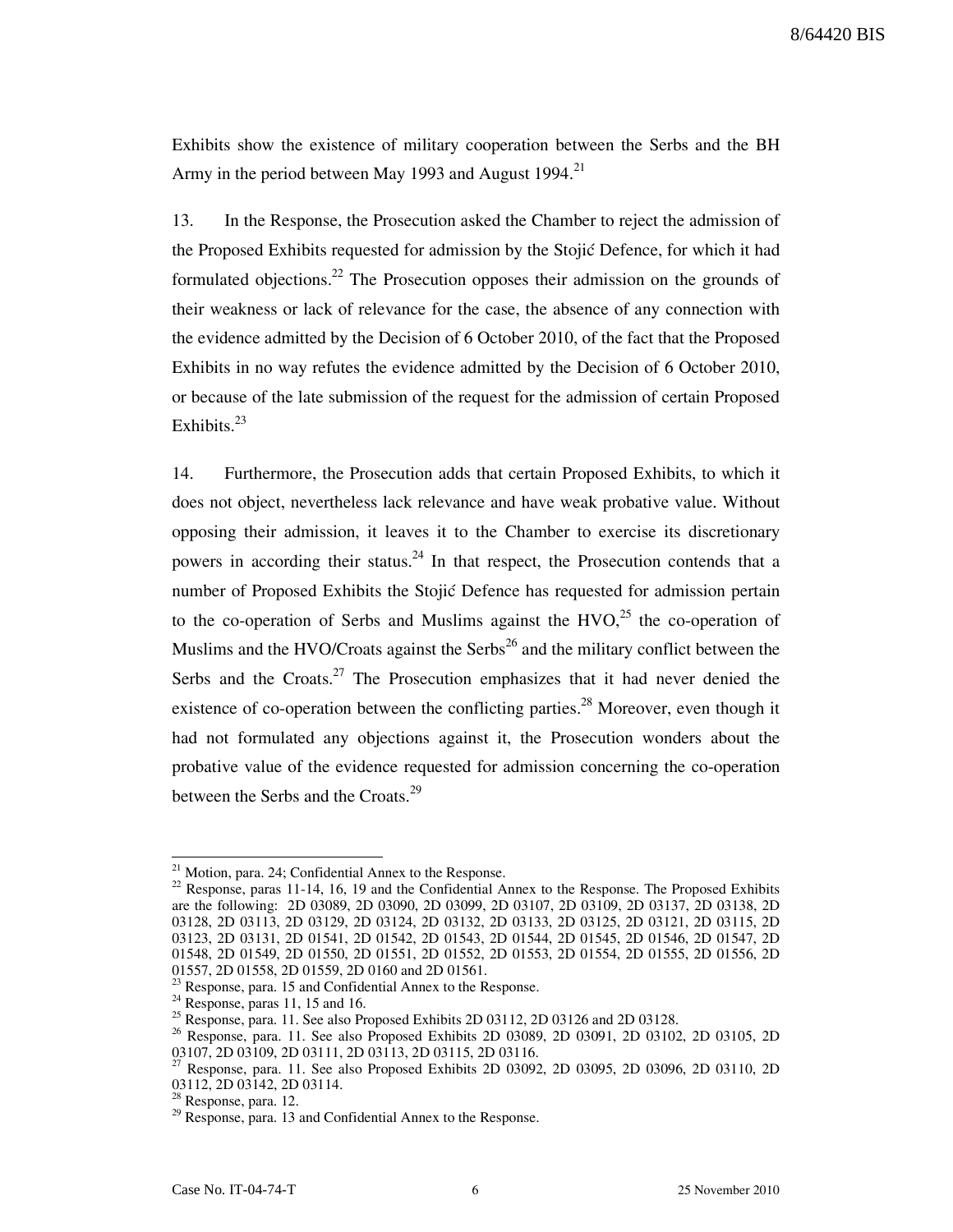#### IV. APPLICABLE LAW

#### a) Case-law criteria for the reopening of a party's case

15. The Rules do not provide for the opening of a party's case once it has been closed, but jurisprudence recognizes that in exceptional circumstances the parties may be authorised to reopen their case in order to present fresh evidence which they previously did not have access to.<sup>30</sup>

16. The Appeals Chamber considered that "the primary consideration in determining an application for reopening a case to allow for the admission of fresh evidence is the question of whether, with reasonable diligence, the evidence could have been identified and presented in the case-in-chief of the party making the application.<sup>31</sup> According to the Appeals Chamber, this analysis depends on the factual circumstances specific to every case, and is therefore done on a case-to-case basis.<sup>32</sup>

17. The Chamber also recalls that the Appeals Chamber qualifies as "fresh evidence" not only evidence which was not in the possession of a party at the conclusion of its case and which by the exercise of all diligence could not have been obtained by the party by the close of its case, but also evidence it had in its possession, but the importance of which was revealed only in the light of fresh evidence.<sup>33</sup> Furthermore, the Chamber indicated that the same should apply to exhibits

<sup>&</sup>lt;sup>30</sup> See, in particular, the "Decision on Presentation of Documents by the Prosecution in

Cross-Examination of Defence Witnesses", public, 27 November 2008, para. 18, citing case law relevant for this matter; The Prosecutor v. Enver Hadžihasanović et al., Case No. IT-01-47-T, "Decision on the Prosecution's Application to Re-open Its Case", public, 1 June 2005, para. 31, ("Hadžihasanović Decision") and The Prosecutor v. Vujadin Popović et al., Case No. IT-05-88-AR73.5, "Decision on Motion to Reopen the Prosecution Case", public, 9 May 2008, para. 23 ("Popović Decision of 9 May 2008"). Also, see The Prosecutor v. Slobodan Milošević, IT-02-54-T, "Decision on Application For a Limited Re-opening of the Bosnia and Kosovo Components of the Prosecution", public with confidential annex, 13 December 2005, para. 12 ("Milošević Decision") and The Prosecutor v. Zejnil Delalić et al., Case No. IT-96-21-T, "Decision on the Prosecution's Alternative Request to Reopen the Prosecution's Case", public, 19 August 1998, para. 26 ("Čelebići Decision").

 $31$  The Prosecutor v. Zejnil Delalić et al., Case No. IT-96-21-A, 20 February 2001 ("Čelebići Judgment"), para. 283.

The Prosecutor v. Vujadin Popović et al., Case No. IT-05-88-AR73.5, "Decision on Vujadin Popović's Interlocutory Appeal Against the Decision on the Prosecution's Motion to Reopen its Casein-Chief", 24 September 2008, para 10 ("Popović Decision of 24 September 2008"); The Prosecutor v. Ante Gotovina et al., Case No. IT-06-90-AR73.6, "Decision on Ivan Čermak and Mladen Markač Interlocutory Appeals Against Trial Chamber's Decision to Reopen the Prosecution Case", public, 1 July 2010, para. 24 ("Gotovina Decision of 1 July 2010").

 $\frac{33}{33}$  Decision of 6 October 2010, para. 34., citing the Čelebići Judgment, paras. 282 and 283.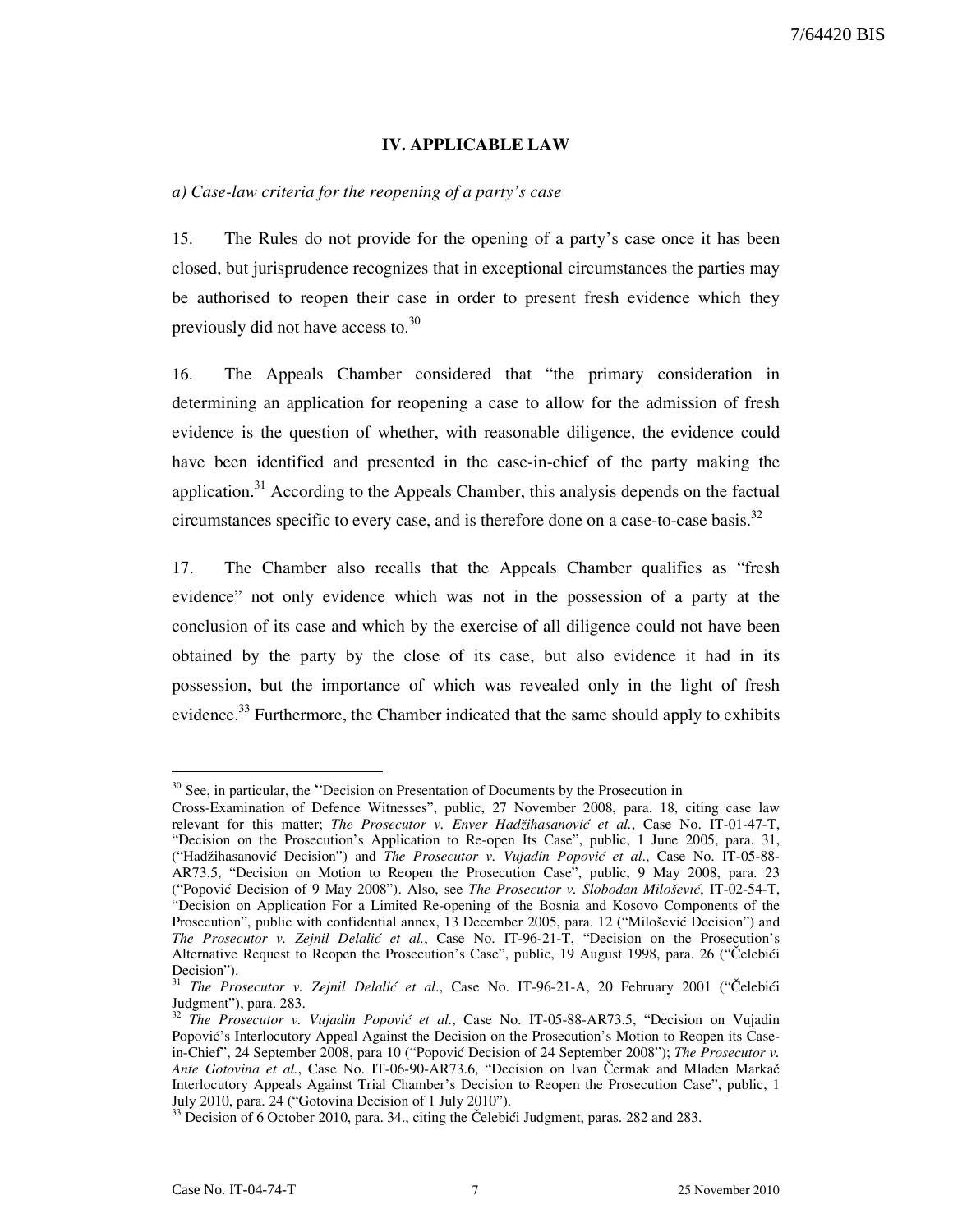already in the possession of the Defence teams if their request for admission was built on similar foundations.<sup>34</sup>

18. According to the Tribunal's jurisprudence, when a Trial Chamber is convinced of the requesting party's diligence, it has the power, pursuant to Rule 89 (D) of the Rules, to refuse the reopening of the case if the probative value of the proposed evidence is substantially outweighed by the need to ensure a fair trial.<sup>35</sup> The Trial Chamber therefore must exercise its discretion in whether to authorise the presentation of these new exhibits or not, by balancing their probative value against the injustice that might be inflicted on the co-accused if the exhibits were to be admitted so late in the proceedings.<sup>36</sup>

### b) Defence teams' requests for reopening

19. The Chamber recalls that the requests for reopening by the Defence teams, in particular that of the Stojić Defence, were submitted within the context of their right to respond to the exhibits admitted pursuant to the Decision of 6 October 2010, which partially granted the request for the reopening of the Prosecution's case.<sup>37</sup> The Chamber also recalls that its Decision of 6 October 2010 partially granted the Prosecution's request to reopen its case by admitting eight exhibits, of which four from the Mladić Diary<sup>38</sup> and that, on the other hand, it decided that the possible requests for reopening filed by the Defence teams could not constitute general requests for re-opening based on entries from the Mladic Diary, but that, if based on the Mladi} Diary, they had to be limited to refuting the entries admitted by the Decision of 6 October 2010.<sup>39</sup> The Chamber also recalled this in the Decision of 27 October 2010, $40$  specifying also that, with regard to any potential entries from the Mladić Diary that are in no way connected with what has been admitted as part of the

 $34$  Decision of 27 October 2010, p. 8.

<sup>&</sup>lt;sup>35</sup> Čelebići Judgment, para. 283.

<sup>&</sup>lt;sup>36</sup> See, in this sense, mutatis mutandis, the Čelebići Judgment, para, 283 and the Hadžihasanović Decision, para. 35.

<sup>&</sup>lt;sup>7</sup> Decision of 27 October 2010, pp. 8 and 9, citing *The Prosecutor v. Slobodan Milošević*, IT-02-54-T, "Decision on Application For a Limited Re-opening of the Bosnia and Kosovo Components of the Prosecution", public, with confidential annex, 13 December 2005 ("Milošević Decision"), para. 35.

Becision of 6 October 2010, paras 62 and 63 and p. 28.

 $39$  Decision of 6 October 2010, para. 64 and p. 29.

<sup>&</sup>lt;sup>40</sup> Decision of 6 October 2010, para. 64 and p. 29; Decision of 27 October 2010, p. 5.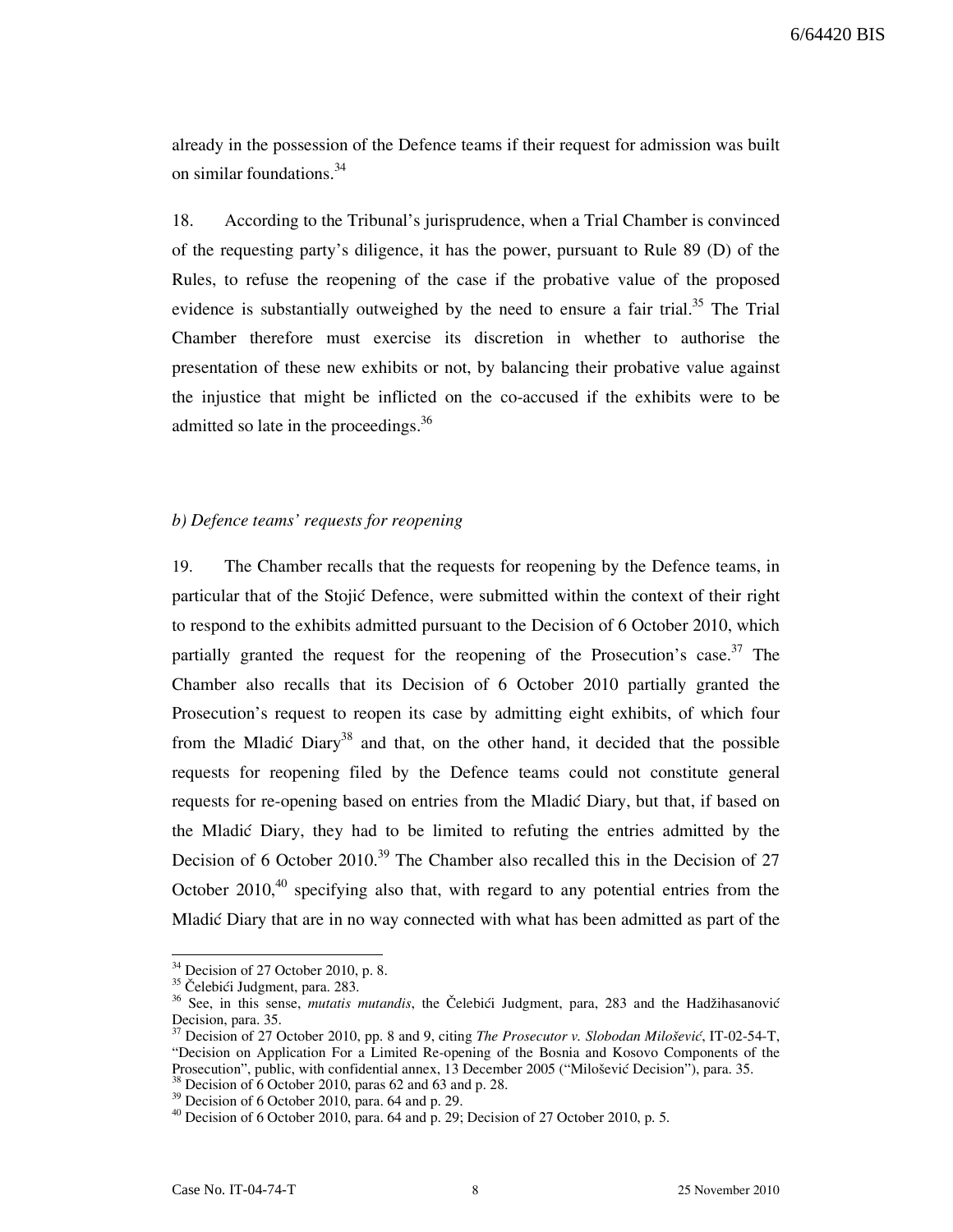reopening of the Prosecution case, these entries have lost their fresh nature when one takes into account the date when the Diary was discovered and the date when the Defence teams found out about it.<sup>41</sup>

20. The Chamber also recalls that it has already admitted "that the Defence teams can put forward 'fresh evidence' as part of a motion for reopening in response to the reopening of the Prosecution case and that the "fresh evidence" can come from the Mladić Diary, as long as it is directly linked to what was admitted on behalf of the Prosecution (otherwise it would not be of a "fresh" nature) or any other relevant and probative evidence whose importance was revealed in the light of fresh evidence tendered by the Prosecution.<sup>42</sup>

#### V. DISCUSSION

21. The Chamber will now examine if the Stojić Defence Motion meets the caselaw requirements for the reopening of a case. Only if these criteria are met can the Chamber be called to state its views on the request for admission of the Proposed Exhibits.

22. The Chamber recalls that, in its Decision of 6 October 2010, it admitted exhibits P 11376, P 11377, P 11380, P 11386, P 11388, P 11389, P 11391 and P  $11392<sup>43</sup>$  In this connection, the Chamber notes that it had "thus admitted only a small quantity of evidence in which it pointed out statements made by the Accused Prlić, the Accused Stojić, the Accused Praljak and the Accused Petković which it deemed relevant in light of the allegations made concerning the possible involvement of each of the said Accused in furtherance of the purposes of the alleged JCE".<sup>44</sup> The Chamber also recalls that, with regard, more specifically, to the Accused Stojić, it held that the statements made by him and recounted in entries P 11376 and P 11380 were relevant when viewed in the light the allegations of his possible participation in achieving the purposes of the alleged joint criminal enterprise ("JCE"). $^{45}$  Conversely, the Chamber has notably rejected the proposed evidence regarding the nature of the

 $41$  Decision of 27 October 2010, p. 8.

 $^{42}$  Decision of 6 October 2010, para. 34; Decision of 27 October 2010, p. 9.

<sup>&</sup>lt;sup>43</sup> Decision of 6 October 2010, para. 64 and p. 29, and Decision of 27 October, p. 5.

<sup>&</sup>lt;sup>44</sup> "Decision on Petković Defence Request for Certification to Appeal the Decision on Prosecution Motion to Reopen Its Case", public, 1 November 2010 ("Decision of 1 November 2010"), p. 7.

<sup>&</sup>lt;sup>45</sup> Decision of  $\hat{6}$  October 2010, para. 61 and footnote 140.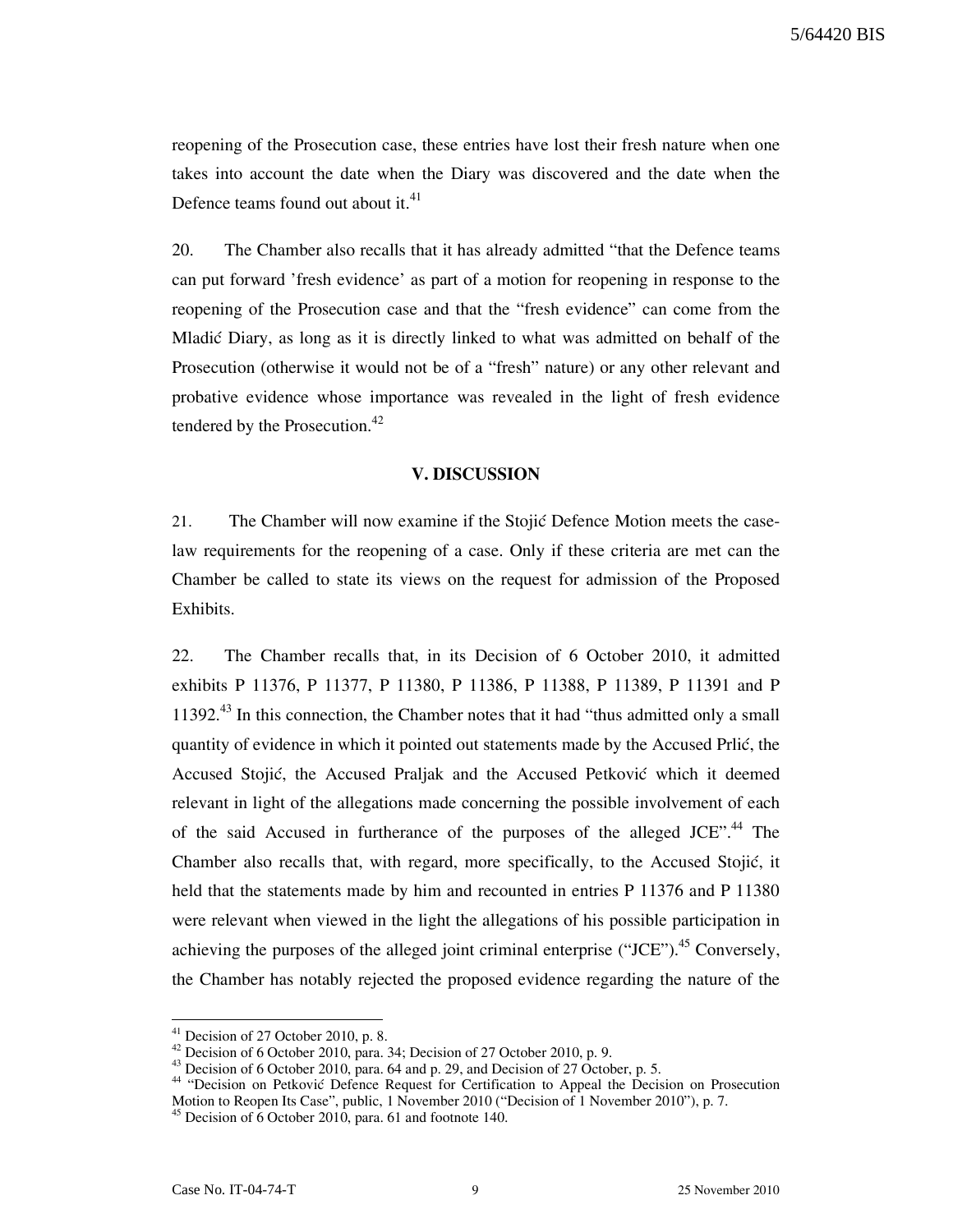relationship between the Bosnian Serbs and the Bosnian Croats as irrelevant in light of the allegations that the Accused participated in the implementation of the purposes of the JCE. $46$ 

23. Firstly, the Chamber notes (1) that 43 Proposed Exhibits are entries from the Mladić Diary, not 41, as stated in the Motion, $47$  and that these entries were disclosed by the Prosecution to the Defence as of 11 June  $2010$ ;<sup>48</sup> (2) that Exhibit 2D 01534 was in the possession of the Stojić Defence during the presentation of its case; (3) that Exhibit 2D 03142 was obtained by the Stojić Defence after the presentation of its case on 14 October 2010, and (4) that 21 exhibits (2D 01541–2D 01561) mentioned in the Supplement, in spite of the lack of clear explanation in the body of the Motion, seem to have most probably been obtained on 7 May  $2009^{49}$ , that is to say, also after the end of the presentation of the Stojić Defence case, which concluded on 28 April 2009.<sup>50</sup>

24. Concerning the 43 Proposed Exhibits, entries from the Mladić Diary, the Chamber notes that the Stojić Defence has not always identified for each of the Proposed Exhibits mentioned in Annex I the numbers of the exhibits admitted by the Decision of 6 October 2010 that the exhibits tended to refute and, more specifically, that the Stojić Defence failed to reveal in which manner these entries might refute the statements made by the Accused Stojić, contained in the entries of the Mladić Diary admitted against him.

25. The Chamber proceeded to analyse the 43 Proposed Exhibits in order to identify whether they were of "fresh nature" from the point of view of the Tribunal's jurisprudence relevant in this matter and, taking into consideration the decisions of the Chamber, in order to identify whether they are directly linked to the statements of the Accused Stojić in the exhibits admitted by the Decision of 6 October 2010.<sup>51</sup>

26. Thus, having first analysed the arguments of the Stojić Defence regarding Proposed Exhibits 2D 03136 to 2D 03140, connected, according to the Stojić Defence, with Viktor Andreev, the Chamber could only conclude that the exhibits, as

<sup>&</sup>lt;sup>46</sup> Decision of 6 October 2010, paras 60 and 62 and Decision of 1 November 2010, p. 7.

<sup>47</sup> Motion, para. 1 and Annex I.

 $48$  See also the Decision of 6 October 2010, para. 64.

 $49$  Supplement, para. 6 and Annex to the Supplement; see also Exhibit 2D 01561.

<sup>50</sup> Order of 17 May 2010, p. 2.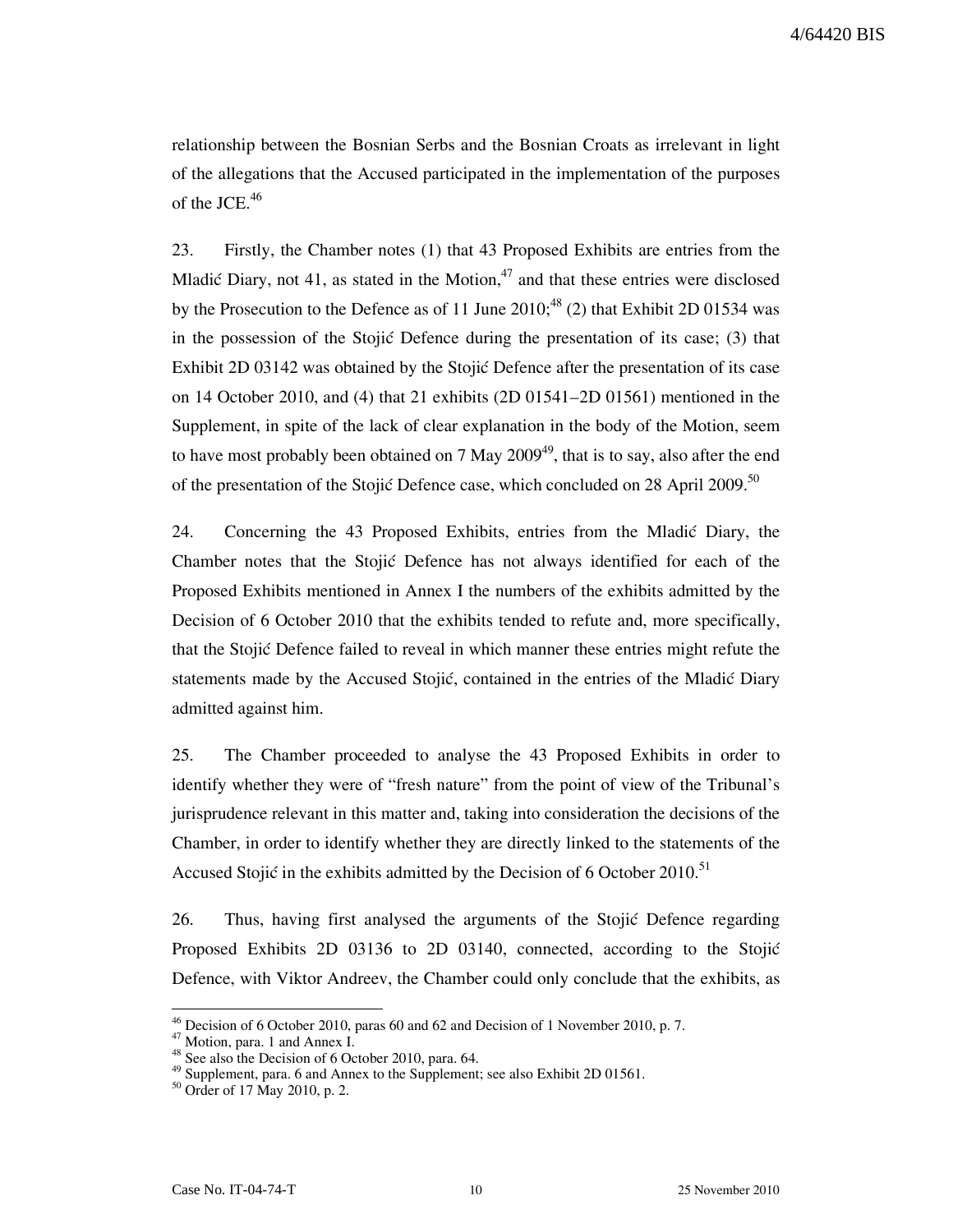contended by the Stojić Defence,<sup>52</sup> do not aim to refute the exhibits tendered as part of the reopening of the Prosecution case. As specifically defined by the Chamber in its Decisions of 6 and 27 October 2010,<sup>53</sup> the entries from the Mladić Diary not intended to refute the recently tendered exhibits cannot be qualified as "fresh" evidence and are therefore inadmissible at this stage of the proceedings. For that reason, the Motion is similar in their view to a general request for reopening of the Stojić Defence case based on entries from the Mladić Diary, which cannot be accepted because it is late.<sup>54</sup>

27. Concerning other Proposed Exhibits, i.e. the Mladić Diary entries listed in Annex I to the Request,<sup>55</sup> the Chamber holds that the argument of the Stojić Defence, according to which these Proposed Exhibits are relevant, have probative value and refute the previously admitted entries from the Mladić Diary because they contradict the assertions of the Prosecution contained in the motion for reopening, is of little relevance for the case in point.<sup>56</sup> In fact, the important question is to know if, in view of the conclusions that the Chamber adopted in the Decision of 6 October 2010, the proposed evidence is "fresh" insofar as it refutes the previously admitted entries and, in particular, the statements made by the Accused Stojić personally.<sup>57</sup> The Chamber notes that the Proposed Exhibits from the Mladić Diary, that go to refuting the cooperation between the Serbs and the Croats in Bosnia aimed at achieving the objectives of the JCE against the Muslims<sup>58</sup>, in no way concern the statements or behaviour of the Accused Stojić. In the same sense, the Chamber holds that the statements or behaviour of other members of the alleged JCE, such as those mentioned in entries 2D 03134 and 2D 03141, could not be taken to directly refute the statements made by the Accused Stojić, either. In fact, the Chamber notes that the Proposed Exhibits provide no direct link between the other members of the JCE and the Accused Stojić, or the exhibits admitted by the Decision of 6 October 2010. Consequently, the Chamber believes that they do not fulfil the criteria of freshness

<sup>&</sup>lt;sup>51</sup> Decision of 6 October 2010, pp. 59 and 61; Decision of 27 October 2010, pp. 9 and 10; Decision of 1 November 2010, p. 7.

Motion, paras.  $8, 9$  and 26 and Annex I (e).

 $\frac{53}{53}$  Decision of 6 October 2010, pp. 59 and  $\frac{61}{1}$  and Decision of 27 October 2010, pp. 9 and 10.

 $54$  Decision of 6 October 2010, para. 64 and p. 29; Decision of 27 October 2010, pp. 5 and 8.

 $55$  Annex I, pp. 13-31.

<sup>&</sup>lt;sup>56</sup> Motion, paras 13-26. Regarding this, see "Prosecution Motion to Admit Evidence in Reopening, filed confidentially on 9 July 2010.

<sup>57</sup> Decision of 6 October 2010, pp. 58, 59, 61 and 62; Decision of 27 October 2010, pp. 9 and 10; Decision of 1 November 2010, p. 7.

 $8^8$  Motion, paras 23-25, Annex I (a), (b), (c) and (d).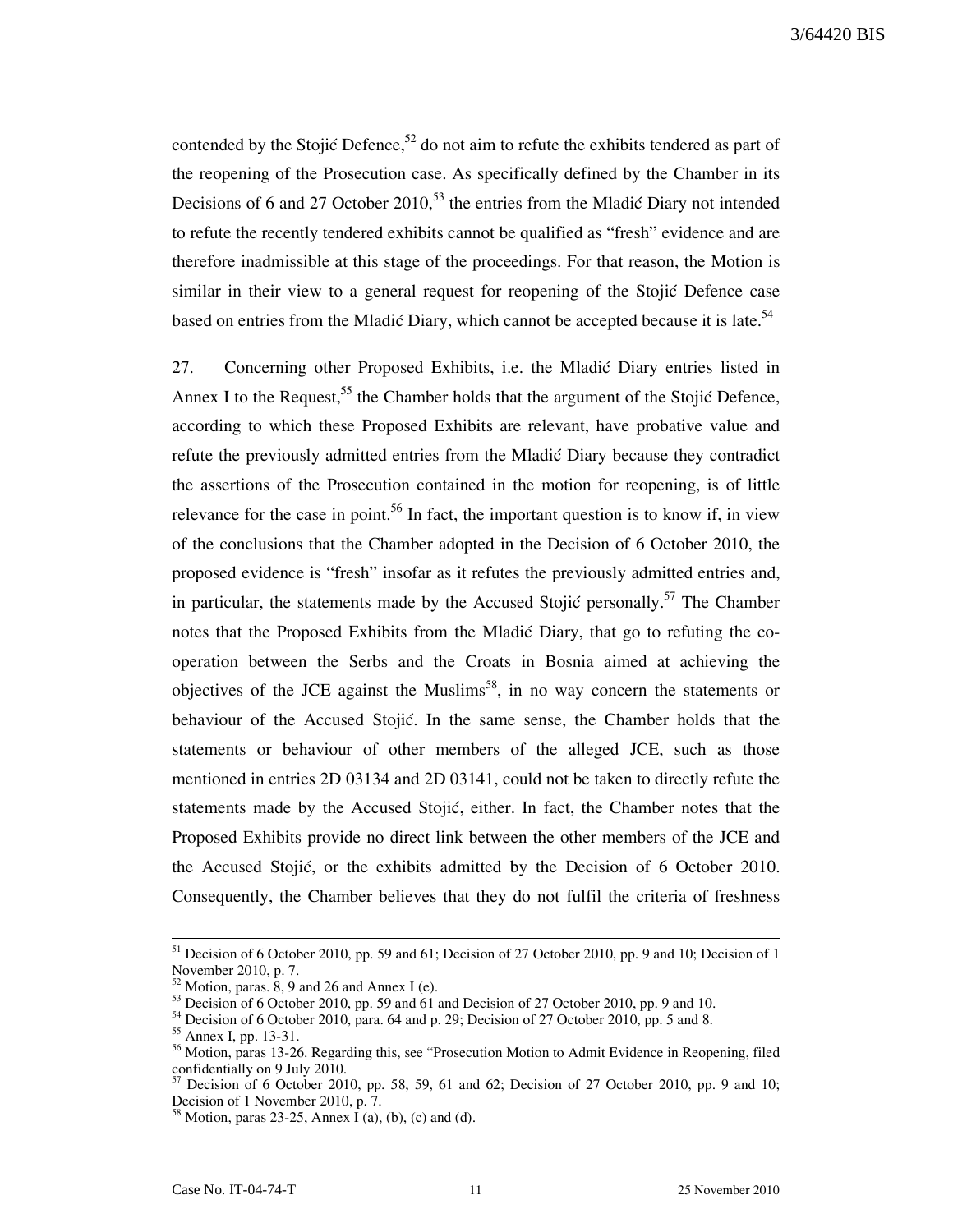and are therefore inadmissible within the context of a request for reopening at this stage of the proceedings.

28. Concerning Proposed Exhibit 2D 01534, which was in the possession of the Stojić Defence during the presentation of its case and Proposed Exhibit 2D 03142 obtained by the Stojić Defence after the presentation of its case on 14 October 2010, the Chamber considers that the argument of the Stojić Defence, according to which these documents go to refuting the close co-operation between the Serbs and Croats of Bosnia, is irrelevant for the case in hand. More specifically, the Chamber recalls that, although Exhibit 2D 03142 deals with the release of "Žarko Tole", which was also mentioned in the exhibit admitted as P 11376, it was not admitted because of this event. It was admitted because of the statements made by the Accused Stojić that were given in it. Consequently, Proposed Exhibits 2D 01534 and 2D 03142 are not invested of "freshness" insofar as they pertain to the cooperation between the Serbs and the Croats of Bosnia and do not deal with the responsibility of the Accused at all, in particular that of the Accused Stojić, within the context of the alleged Joint Criminal Enterprise. Thus, Proposed Exhibits 2D 01534 and 2D 03142 are inadmissible at this stage in the proceedings.

29. Finally, concerning Proposed Exhibits 2D 01541 to 2D 01561, mentioned in the Supplement and obtained probably on 7 May 2009,<sup>59</sup> that is to say, after the presentation of the Stojić Defence Case,  $60$  the Chamber notes that the Stojić Defence failed, with regard to the criteria for reopening, notably that of diligence, to reveal that it was unable to identify and present the exhibits during its case-in-chief.<sup>61</sup> Moreover, the Chamber cannot subscribe to an argument according to which the importance of these Proposed Exhibits become apparent in the Decision of 6 October 2010, insofar as the 21 Proposed Exhibits concern topics which are not relevant for the responsibility of the Accused within the context of the JCE. In fact, the Proposed Exhibits go to refuting the existence of co-operation between the Serbs and the Croats and prove the existence of co-operation between the Muslims and the Croats. The Chamber can therefore only note that the Proposed Exhibits cannot refute the statements of the Accused Stojić given in Exhibit P 11376. Consequently, the

 $59$  Supplement, para. 6 and Annex to the Supplement; see also Exhibit 2D 01561.

<sup>&</sup>lt;sup>60</sup> See the Order of 17 May 2010, p. 2, specifying that the Stojić Defence case concluded on 28 April 2009.